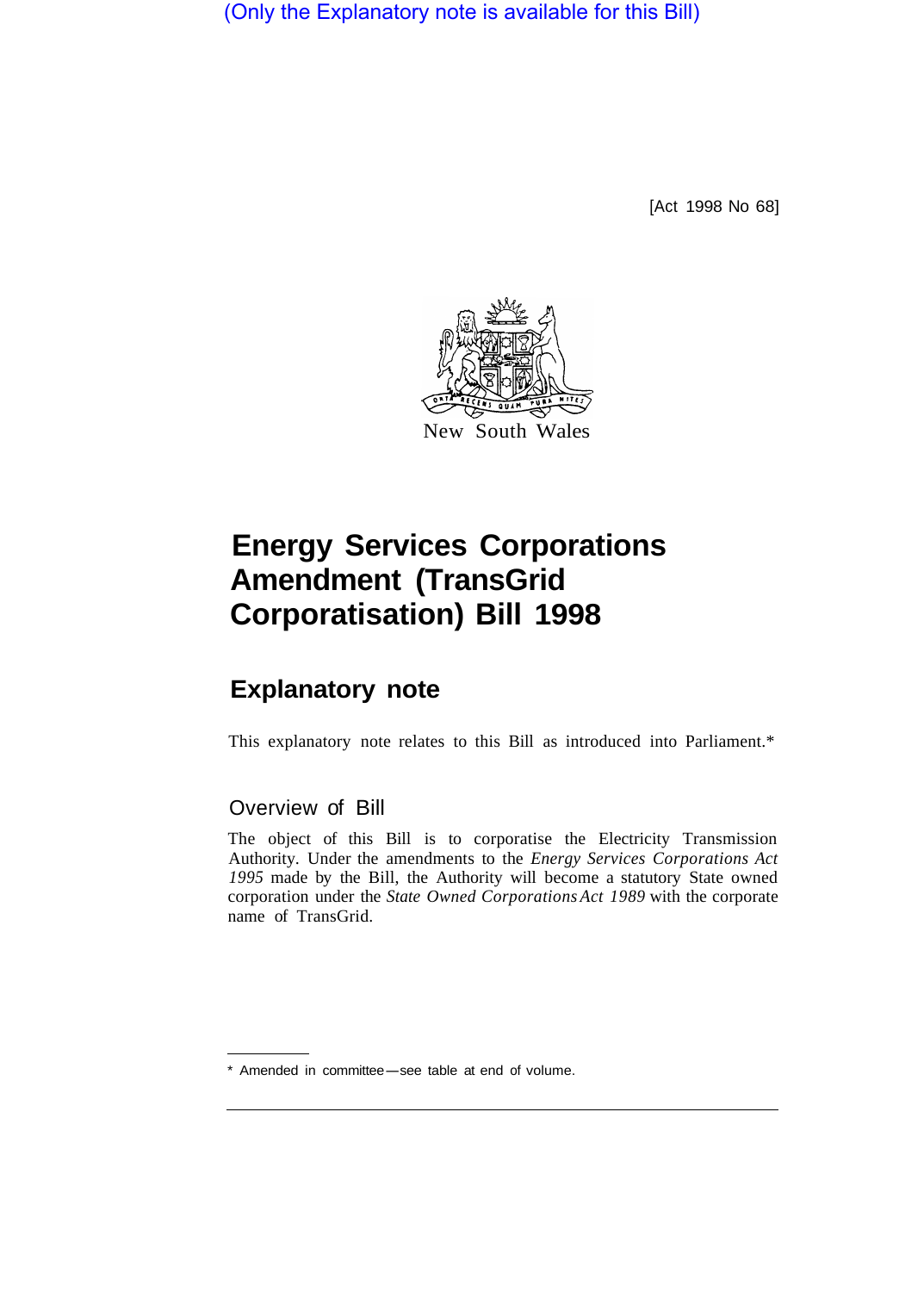Energy Services Corporations Amendment (TransGrid Corporatisation) Bill 1998 [Act 1998 No 68]

Explanatory note

### Outline of provisions

**Clause 1** sets out the name (also called the short title) of the proposed Act.

**Clause 2** provides for the commencement of the proposed Act on a day or days to be appointed by proclamation.

**Clause 3** is a formal provision giving effect to the amendments to the *Energy Services Corporations Act 1995* set out in Schedule 1.

**Clause 4** is a formal provision giving effect to the amendments to other Acts and regulations set out in Schedule 2.

**Clause 5** repeals the *Electricity Transmission Authority Act 1994* and the regulations made under that Act.

#### **Schedule 1 Amendment of Energy Services Corporations Act 1995**

**Schedule 1 [4]** inserts new Part 2A into the Principal Act relating to energy transmission operators. The new Part establishes TransGrid as a statutory State owned corporation and amends the *State Owned Corporations Act 1989*  accordingly. The new Part also sets out the objectives and functions of TransGrid (and any other future energy transmission operators). Those objectives and functions are similar to other energy services corporations except that the principal objectives and functions of TransGrid relate to the provision of facilities for the transmission of electricity and other forms of energy.

**Schedule 1 [1]–[3]** and **[5]–[11]** make consequential amendments. In particular, the amendments apply the special provisions of the Principal Act relating to the other energy services corporations (that is, electricity generators and energy distributors) to TransGrid, including special provisions relating to:

- (a) restrictions on the sale of shares and on the appointment of shareholding Ministers (section 11 of the Principal Act), and
- (b) the appointment and removal of the board of directors (clause 1 of Schedule 2 to the Principal Act), and
- (c) the appointment and other provisions relating to the chief executive officer (clause 2 of Schedule 2 to the Principal Act), and
- (d) the payment of dividends (clause 4 of Schedule 2 to the Principal Act).

**Schedule 1 [12]** inserts provisions consequent on the enactment of the proposed Act, including:

- (a) the dissolution of the Electricity Transmission Authority. and
- (b) the transfer, by Ministerial order, of the assets, rights and liabilities of the Authority to TransGrid. and

Explanatory note page 2